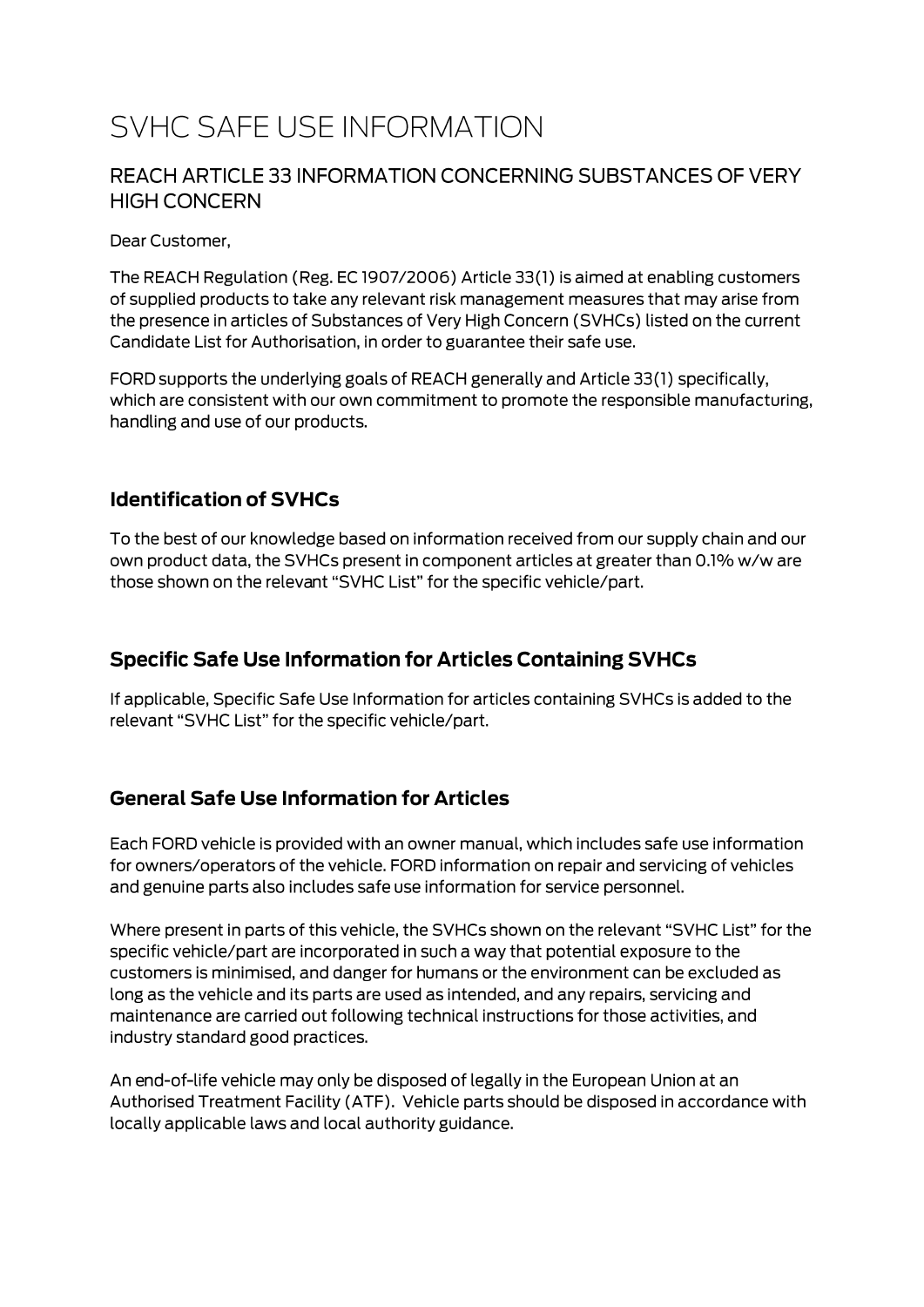# **Model: FORD MUSTANG**

## SVHC List based on ECHA Candidate list as of July 1st 2017

# **Specific Safe Use Information for Articles Containing SVHCs**

No specific safe use information is required - follow General Safe Use Information for Articles.

| Commodity                                        | <b>REACH SVHCs</b>                                                                     |
|--------------------------------------------------|----------------------------------------------------------------------------------------|
| <b>A/C Compressor</b>                            | 1-Methyl-2-pyrrolidone [872-50-4]                                                      |
|                                                  | Diboron-trioxide [1303-86-2]                                                           |
|                                                  | Lead [7439-92-1]                                                                       |
|                                                  | Lead-monoxide [1317-36-8]                                                              |
|                                                  | N,N-Dimethylformamide [68-12-2]                                                        |
| A/C Lines, Receiver Drier                        | Lead [7439-92-1]                                                                       |
| and Accumulator                                  |                                                                                        |
| <b>ABS/ESC Module</b>                            | Imidazolidine-2-thione [96-45-7]                                                       |
|                                                  | Lead [7439-92-1]                                                                       |
| <b>Accessories</b>                               | C,C'-azodi(formamide) [123-77-3]                                                       |
|                                                  | Lead [7439-92-1]                                                                       |
| <b>Active and Air Suspension</b>                 | Lead [7439-92-1]                                                                       |
| <b>Active Grille Shutter</b>                     | Lead [7439-92-1]                                                                       |
| <b>Adaptive Cruise Control</b>                   | Lead [7439-92-1]                                                                       |
| <b>Air Brakes</b>                                | Imidazolidine-2-thione [96-45-7]                                                       |
|                                                  | Lead [7439-92-1]                                                                       |
| AIS - Air Cleaner and Low                        | Lead [7439-92-1]                                                                       |
| <b>Pressure Ducts</b>                            |                                                                                        |
|                                                  | Lead(II,IV)-oxide [1314-41-6]                                                          |
|                                                  | Lead-monoxide [1317-36-8]                                                              |
| <b>AIS - High Pressure Ducts</b>                 | Lead [7439-92-1]                                                                       |
| <b>Alternator</b>                                | 4,4'-Isopropylidenediphenol [80-05-7]                                                  |
|                                                  | Acrylamide [79-06-1]                                                                   |
|                                                  | Benzene-1,2,4-tricarboxylic acid 1,2-anhydride [552-30-7]                              |
|                                                  | Lead [7439-92-1]                                                                       |
| Antenna                                          | Diboron-trioxide [1303-86-2]                                                           |
|                                                  | Lead [7439-92-1]                                                                       |
| Appliques (Pillar, Decklid,<br>Roof)             | 1-Methyl-2-pyrrolidone [872-50-4]                                                      |
|                                                  | 2-(2H-Benzotriazol-2-yl)-4,6-ditertpentylphenol [25973-55-1]                           |
|                                                  | Glycols, polyethylene, mono((1,1,3,3-                                                  |
|                                                  | tetramethylbutyl)phenyl) ether [9036-19-5]                                             |
|                                                  | Imidazolidine-2-thione [96-45-7]                                                       |
|                                                  | Nonoxinol [9016-45-9]                                                                  |
|                                                  | Poly(oxy-1,2-ethanediyl), alpha-(4-nonylphenyl)-omega-<br>hydroxy-,branc [127087-87-0] |
|                                                  |                                                                                        |
| <b>Audio and Navigation Head</b><br><b>Units</b> | Diboron-trioxide [1303-86-2]                                                           |
|                                                  | Imidazolidine-2-thione [96-45-7]                                                       |
|                                                  | Lead [7439-92-1]                                                                       |
|                                                  | Lead titanium zirconium oxide [12626-81-2]                                             |
|                                                  | Lead-monoxide [1317-36-8]                                                              |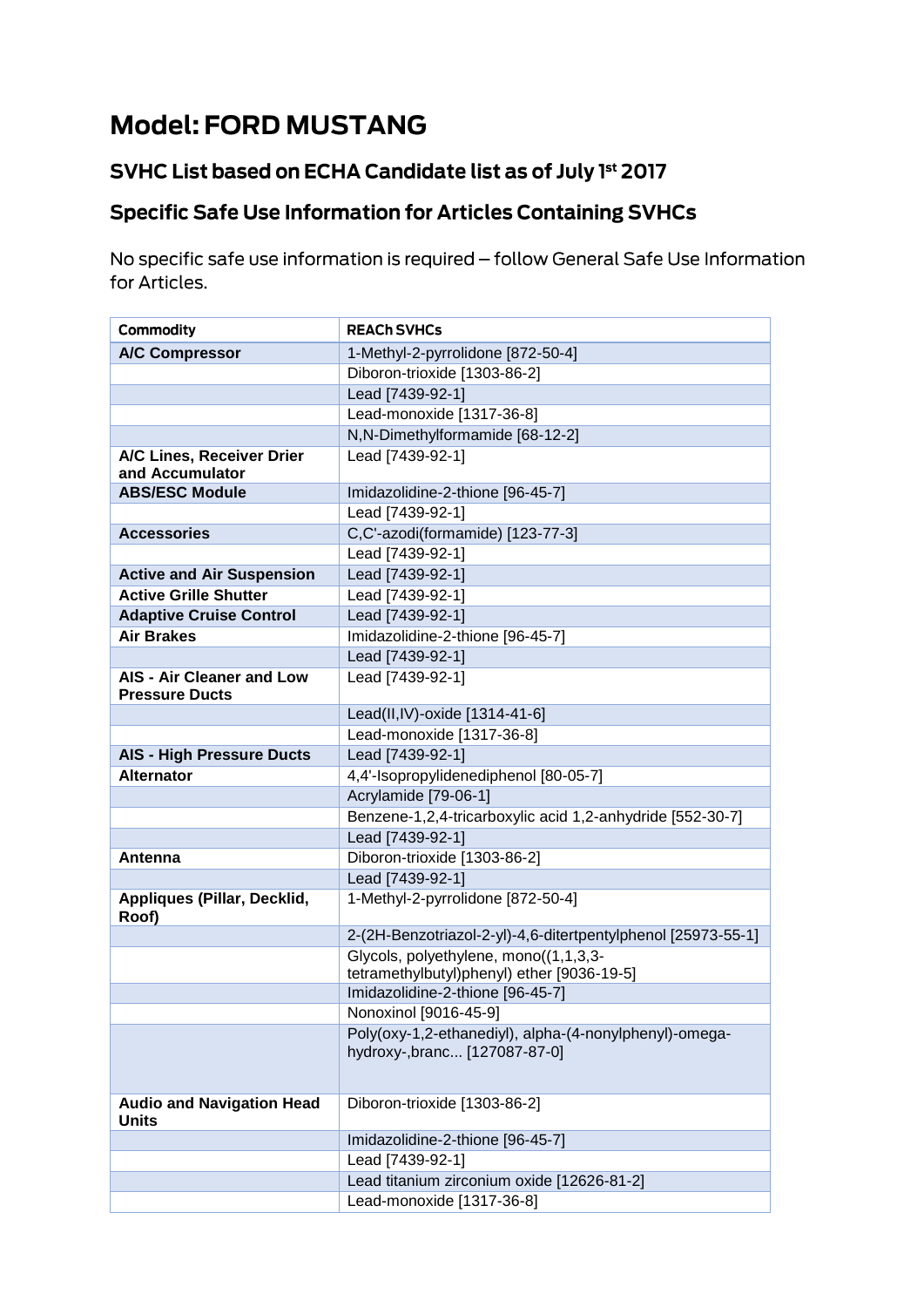|                                                                         | Silicic acid, lead salt [11120-22-2]                                                                                   |
|-------------------------------------------------------------------------|------------------------------------------------------------------------------------------------------------------------|
| Axle                                                                    | Lead [7439-92-1]                                                                                                       |
| <b>Badges</b>                                                           | 2-(2H-Benzotriazol-2-yl)-4,6-ditertpentylphenol [25973-55-1]                                                           |
|                                                                         | Lead [7439-92-1]                                                                                                       |
| <b>Battery</b>                                                          | Lead [7439-92-1]                                                                                                       |
| <b>Body Structure - Body Side</b><br><b>Assembly</b>                    | C,C'-azodi(formamide) [123-77-3]                                                                                       |
|                                                                         | Phenol, dimethyl-, phosphate (3:1) [25155-23-1]                                                                        |
| <b>Body Structure - Dash and</b>                                        | C,C'-azodi(formamide) [123-77-3]                                                                                       |
| Cowl                                                                    |                                                                                                                        |
| <b>Body Structure - Die-Cut</b><br><b>Sealers</b>                       | Dicyclohexyl-phthalate [84-61-7]                                                                                       |
| <b>Body Structure - Floor Pan -</b><br><b>Front Floor and Side Sill</b> | Lead [7439-92-1]                                                                                                       |
| <b>Body Structure - Hood</b><br><b>Assembly (incl Hinge/Supt)</b>       | C,C'-azodi(formamide) [123-77-3]                                                                                       |
| Bodyside, Wheel Arch,<br><b>Rocker Moldings</b>                         | 2-(2H-Benzotriazol-2-yl)-4,6-ditertpentylphenol [25973-55-1]                                                           |
| <b>Brake - Parking</b>                                                  | Boric acid [10043-35-3]                                                                                                |
|                                                                         | C,C'-azodi(formamide) [123-77-3]                                                                                       |
| <b>Brake Actuation</b>                                                  | Lead [7439-92-1]                                                                                                       |
| <b>Brake Tubes and Hoses</b>                                            | Imidazolidine-2-thione [96-45-7]                                                                                       |
|                                                                         | Lead [7439-92-1]                                                                                                       |
| <b>Brakes - Caliper &amp; Anchor</b><br><b>Brkt Assy (Front, Rear)</b>  | Cobalt sulphate [10124-43-3]                                                                                           |
|                                                                         | Lead [7439-92-1]                                                                                                       |
| <b>Bulk Materials (PMT100)</b>                                          | C,C'-azodi(formamide) [123-77-3]                                                                                       |
|                                                                         | Dicyclohexyl-phthalate [84-61-7]                                                                                       |
| <b>CHMSL</b>                                                            | Lead [7439-92-1]                                                                                                       |
|                                                                         | Lead-monoxide [1317-36-8]                                                                                              |
| <b>Clutch / DMF (Dual Mass)</b><br>Flywheel)                            | Lead [7439-92-1]                                                                                                       |
| <b>Cooling Hoses &amp; Bottles</b>                                      | Lead [7439-92-1]                                                                                                       |
| <b>EDS Wiring Assembly &amp;</b>                                        | 1,2-Benzenedicarboxylic acid, di-C6-8-branched alkyl                                                                   |
| <b>Components</b>                                                       | esters, C7-rich [71888-89-6]                                                                                           |
|                                                                         | 1,2-Benzenedicarboxylic acid, di-C7-11-branched and linear<br>alkyl esters [68515-42-4]                                |
|                                                                         | 1-Methyl-2-pyrrolidone [872-50-4]                                                                                      |
|                                                                         | 2-(2H-Benzotriazol-2-yl)-4,6-ditertpentylphenol [25973-55-1]                                                           |
|                                                                         | 4,4'-Isopropylidenediphenol [80-05-7]                                                                                  |
|                                                                         | Glycols, polyethylene, mono((1,1,3,3-<br>tetramethylbutyl)phenyl) ether [9036-19-5]                                    |
|                                                                         | Lead [7439-92-1]                                                                                                       |
|                                                                         | Nonoxinol [9016-45-9]                                                                                                  |
| <b>Electro/Mechanical Devices</b>                                       | Lead [7439-92-1]                                                                                                       |
| <b>Electronic Control Panel</b><br>and CCH                              | Cobalt sulphate [10124-43-3]                                                                                           |
|                                                                         | Lead [7439-92-1]                                                                                                       |
|                                                                         | Lead titanium zirconium oxide [12626-81-2]                                                                             |
|                                                                         | Lead-monoxide [1317-36-8]                                                                                              |
| <b>Electronic Modules -</b><br><b>Amplifiers</b>                        | 1,6,7,8,9,14,15,16,17,17,18,18-<br>Dodecachloropentacyclo[12.2.1.16,9.02,13.05,10]octadeca-<br>7,15-diene [13560-89-9] |
|                                                                         | Diboron-trioxide [1303-86-2]                                                                                           |
|                                                                         | Lead [7439-92-1]                                                                                                       |
|                                                                         | Lead titanium zirconium oxide [12626-81-2]                                                                             |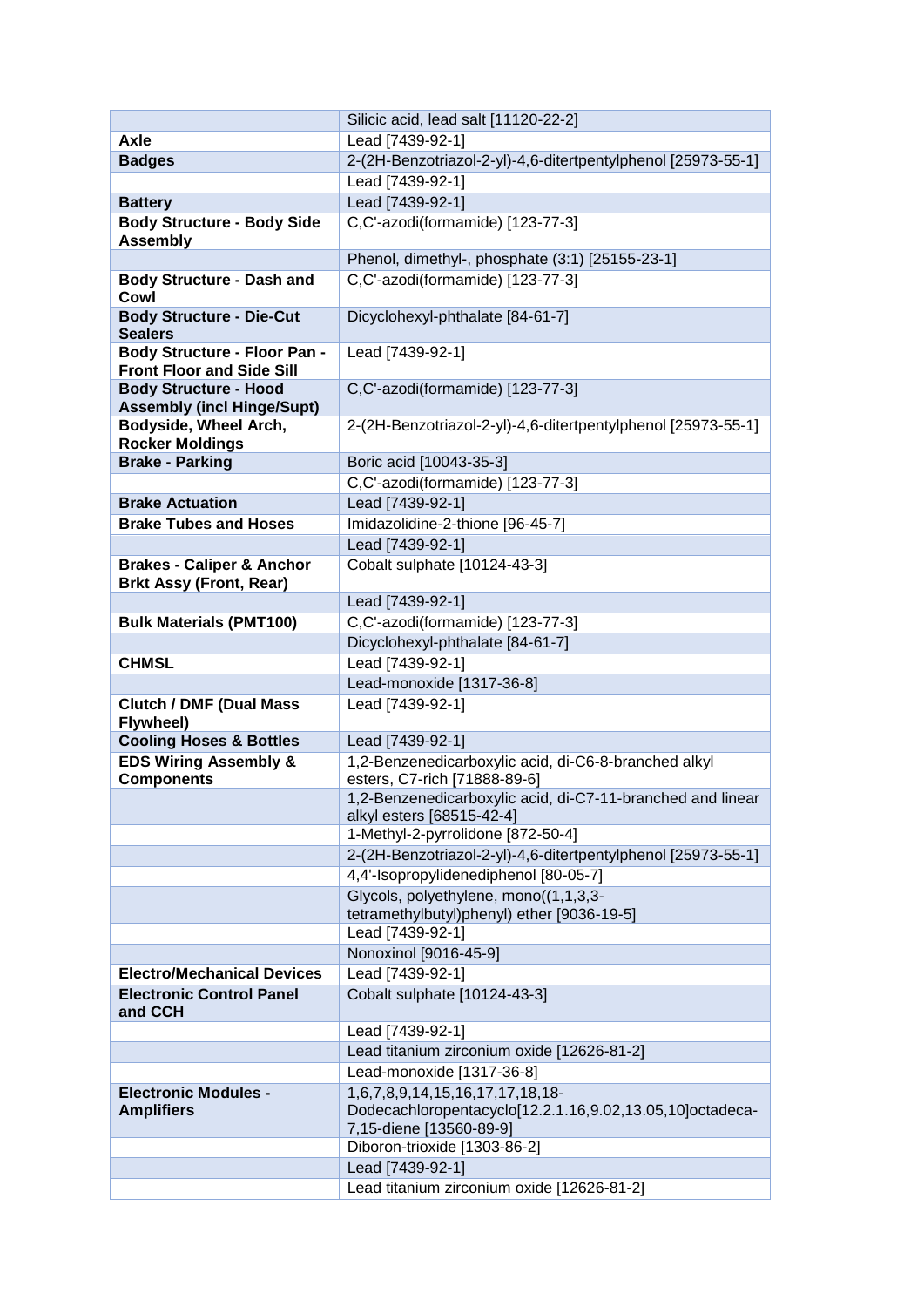|                                                                        | Lead-monoxide [1317-36-8]                                      |
|------------------------------------------------------------------------|----------------------------------------------------------------|
| <b>Electronic Modules -</b>                                            | Lead [7439-92-1]                                               |
| Headlamp                                                               |                                                                |
| <b>Electronic Modules - Seat</b><br>Control                            | Lead [7439-92-1]                                               |
| <b>Electronic Modules -</b><br><b>Suspension</b>                       | Lead [7439-92-1]                                               |
| <b>Electronic Modules - SYNC</b>                                       | 4,4'-Isopropylidenediphenol [80-05-7]                          |
|                                                                        | Lead [7439-92-1]                                               |
|                                                                        | Lead-monoxide [1317-36-8]                                      |
|                                                                        | Lead-titanium-trioxide [12060-00-3]                            |
| <b>Engine Covers and Badges</b>                                        | 2-(2H-Benzotriazol-2-yl)-4,6-ditertpentylphenol [25973-55-1]   |
| <b>Evaporator and Blower</b><br><b>Assemby (HVAC Module)</b>           | Diboron-trioxide [1303-86-2]                                   |
|                                                                        | Lead [7439-92-1]                                               |
|                                                                        | Lead-monoxide [1317-36-8]                                      |
| <b>Exhaust Cold End (Muffler &amp;</b><br><b>Output Pipe Assembly)</b> | Lead [7439-92-1]                                               |
|                                                                        | Sodium borate, decahydrate [1303-96-4]                         |
| <b>Exhaust Hot End (Catalytic</b><br>Convertor)                        | Refractory ceramic fibres [142844-00-6]                        |
| <b>Exhaust Manifolds</b>                                               | Lead [7439-92-1]                                               |
| <b>Floor Mat</b>                                                       | 1-Methyl-2-pyrrolidone [872-50-4]                              |
|                                                                        | Lead [7439-92-1]                                               |
|                                                                        | Lead-monoxide [1317-36-8]                                      |
|                                                                        | Silicic acid, lead salt [11120-22-2]                           |
| <b>Front / Rear Door Trim</b>                                          | Lead [7439-92-1]                                               |
| <b>Fuel Canister Assembly</b>                                          | Lead [7439-92-1]                                               |
| <b>Fuel Door</b>                                                       | Imidazolidine-2-thione [96-45-7]                               |
| <b>Fuel Injection</b>                                                  | Lead-monoxide [1317-36-8]                                      |
| <b>Fuel Lines</b>                                                      | Lead [7439-92-1]                                               |
| <b>Fuel Tanks</b>                                                      | C,C'-azodi(formamide) [123-77-3]                               |
|                                                                        | Lead [7439-92-1]                                               |
| <b>GOR and Radiator Support</b>                                        | Lead [7439-92-1]                                               |
| <b>Headlamp / Side Marker</b>                                          | 1-Methyl-2-pyrrolidone [872-50-4]                              |
|                                                                        | Lead [7439-92-1]                                               |
|                                                                        | Lead-monoxide [1317-36-8]                                      |
|                                                                        | Silicic acid, lead salt [11120-22-2]                           |
| <b>Headliner / Sunvisor</b>                                            | 4,4'-Isopropylidenediphenol [80-05-7]                          |
|                                                                        | Lead [7439-92-1]                                               |
|                                                                        | Lead titanium zirconium oxide [12626-81-2]                     |
| <b>Instrument Cluster</b>                                              | 2-(2H-Benzotriazol-2-yl)-4,6-ditertpentylphenol [25973-55-1]   |
|                                                                        | Boric acid [10043-35-3]                                        |
|                                                                        | Diboron-trioxide [1303-86-2]                                   |
|                                                                        | Lead [7439-92-1]                                               |
|                                                                        | Lead titanium zirconium oxide [12626-81-2]                     |
|                                                                        | Lead-monoxide [1317-36-8]                                      |
|                                                                        | Lead-titanium-trioxide [12060-00-3]                            |
|                                                                        | Silicic acid, lead salt [11120-22-2]                           |
| <b>Interior Lighting</b>                                               | Diboron-trioxide [1303-86-2]                                   |
|                                                                        | Lead [7439-92-1]                                               |
| <b>IP Finish Panels/Registers</b>                                      | Glycols, polyethylene, mono((1,1,3,3-                          |
|                                                                        | tetramethylbutyl)phenyl) ether [9036-19-5]<br>Lead [7439-92-1] |
|                                                                        |                                                                |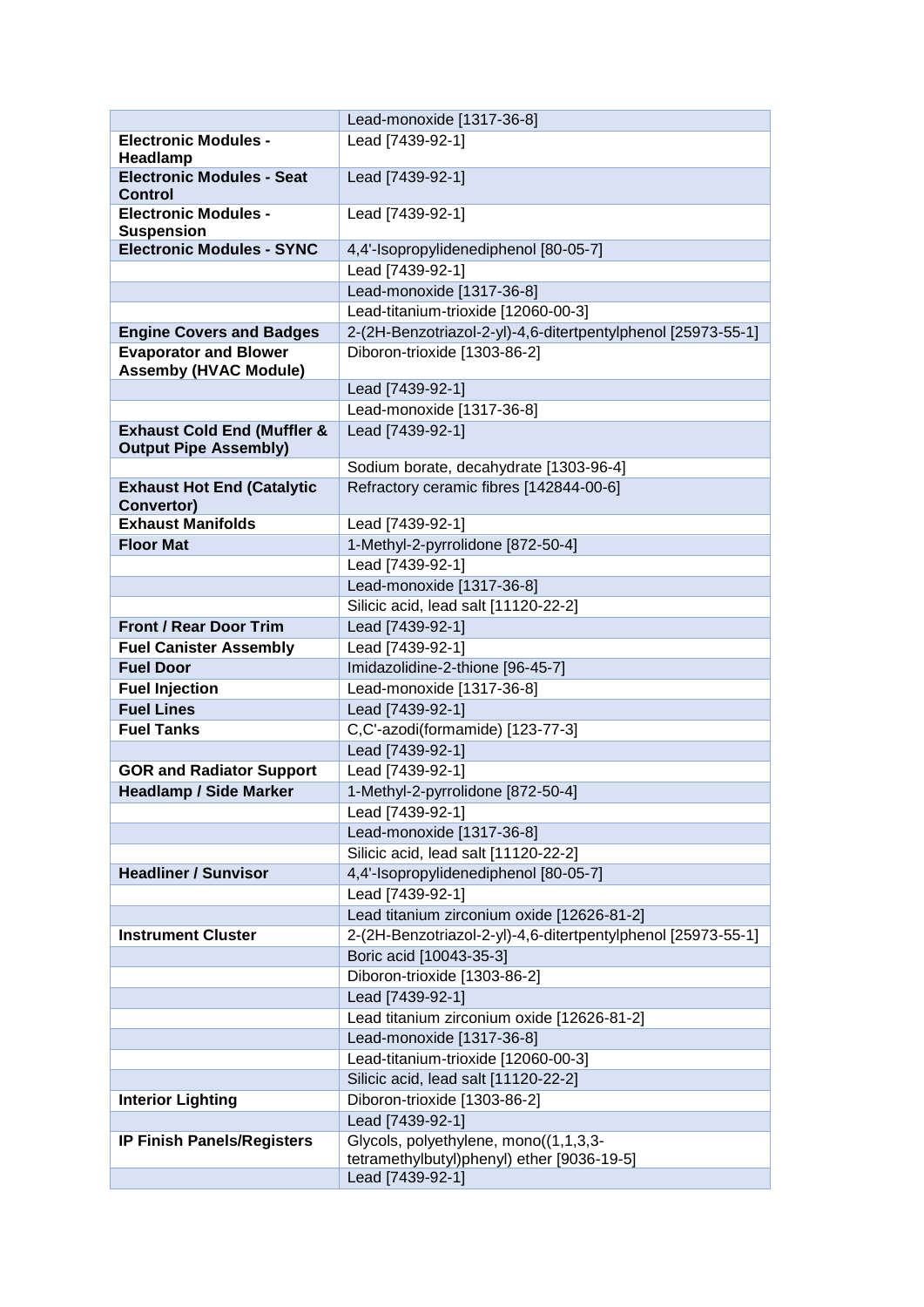| Latches - Hood, Decklid and                                           | 4,4'-Isopropylidenediphenol [80-05-7]                                            |
|-----------------------------------------------------------------------|----------------------------------------------------------------------------------|
| <b>Liftgate Latches</b>                                               |                                                                                  |
| <b>Latches - Side Door/Latch</b>                                      | Octamethylcyclotetrasiloxane [556-67-2]<br>Lead [7439-92-1]                      |
| <b>Mini Module</b>                                                    |                                                                                  |
|                                                                       | Nonoxinol [9016-45-9]                                                            |
| Locks                                                                 | Lead [7439-92-1]                                                                 |
| <b>Mirrors</b>                                                        | 4,4'-Isopropylidenediphenol [80-05-7]                                            |
|                                                                       | Lead [7439-92-1]                                                                 |
|                                                                       | Silicic acid, lead salt [11120-22-2]                                             |
| <b>Park Assist</b>                                                    | Lead-monoxide [1317-36-8]                                                        |
| <b>PCV System</b>                                                     | Lead-monoxide [1317-36-8]                                                        |
| <b>Pedal Box</b>                                                      | Lead [7439-92-1]                                                                 |
|                                                                       | Octamethylcyclotetrasiloxane [556-67-2]                                          |
| <b>PEM</b>                                                            | Lead [7439-92-1]                                                                 |
| <b>Plastic Bumpers and</b><br><b>Fascias</b>                          | 2-(2H-Benzotriazol-2-yl)-4,6-ditertpentylphenol [25973-55-1]                     |
| <b>PT Mounts</b>                                                      | Lead [7439-92-1]                                                                 |
| <b>PT Sensors</b>                                                     | Lead [7439-92-1]                                                                 |
|                                                                       | Lead-monoxide [1317-36-8]                                                        |
| <b>Rain and Daylight Sensor</b>                                       | 1,3,5-Tris(oxiranylmethyl)-1,3,5-triazine-2,4,6(1H,3H,5H)-<br>trione [2451-62-9] |
| <b>Receiver Assembly/CD</b><br>(Radio)                                | 4-Methylcyclohexyl-1,6-dicarboxylic acid anhydride [19438-<br>$60-9$ ]           |
| Roof (Convertible)                                                    | C,C'-azodi(formamide) [123-77-3]                                                 |
|                                                                       | Imidazolidine-2-thione [96-45-7]                                                 |
|                                                                       | Lead [7439-92-1]                                                                 |
| <b>Sealing - Door Dynamic</b><br><b>Seals</b>                         | C,C'-azodi(formamide) [123-77-3]                                                 |
|                                                                       | Imidazolidine-2-thione [96-45-7]                                                 |
| Sealing - Glass Runs and<br><b>Belt Moldings</b>                      | C,C'-azodi(formamide) [123-77-3]                                                 |
|                                                                       | Imidazolidine-2-thione [96-45-7]                                                 |
| <b>Seat Belts (Front and Rear)</b>                                    | Lead [7439-92-1]                                                                 |
| Seats - JIT                                                           | Diboron-trioxide [1303-86-2]                                                     |
|                                                                       | Glycols, polyethylene, mono((1,1,3,3-                                            |
|                                                                       | tetramethylbutyl)phenyl) ether [9036-19-5]                                       |
|                                                                       | Lead [7439-92-1]                                                                 |
|                                                                       | Lead-monoxide [1317-36-8]                                                        |
| <b>Seats - Structures</b>                                             | Diboron-trioxide [1303-86-2]                                                     |
|                                                                       | Lead [7439-92-1]                                                                 |
|                                                                       | Lead-monoxide [1317-36-8]                                                        |
| <b>Shifter Cables/Brackets -</b><br>Auto                              | Cobalt sulphate [10124-43-3]                                                     |
|                                                                       | Dicyclohexyl-phthalate [84-61-7]                                                 |
|                                                                       | Lead [7439-92-1]                                                                 |
|                                                                       | N,N-Dimethylacetamide [127-19-5]                                                 |
| <b>Shock Absorbers</b>                                                | Lead [7439-92-1]                                                                 |
| <b>Side and Rear Vision (BLIS)</b>                                    | Lead [7439-92-1]                                                                 |
|                                                                       | Lead-titanium-trioxide [12060-00-3]                                              |
| <b>Smart Junction Box &amp; Body</b><br><b>Control Module (SPDJB)</b> | Lead [7439-92-1]                                                                 |
|                                                                       | Lead-monoxide [1317-36-8]                                                        |
| <b>Speakers / Tweeters</b>                                            | N,N-Dimethylacetamide [127-19-5]                                                 |
| <b>Spoiler</b>                                                        | 2-(2H-Benzotriazol-2-yl)-4,6-ditertpentylphenol [25973-55-1]                     |
| <b>Steering Gear and Linkage</b>                                      | Lead [7439-92-1]                                                                 |